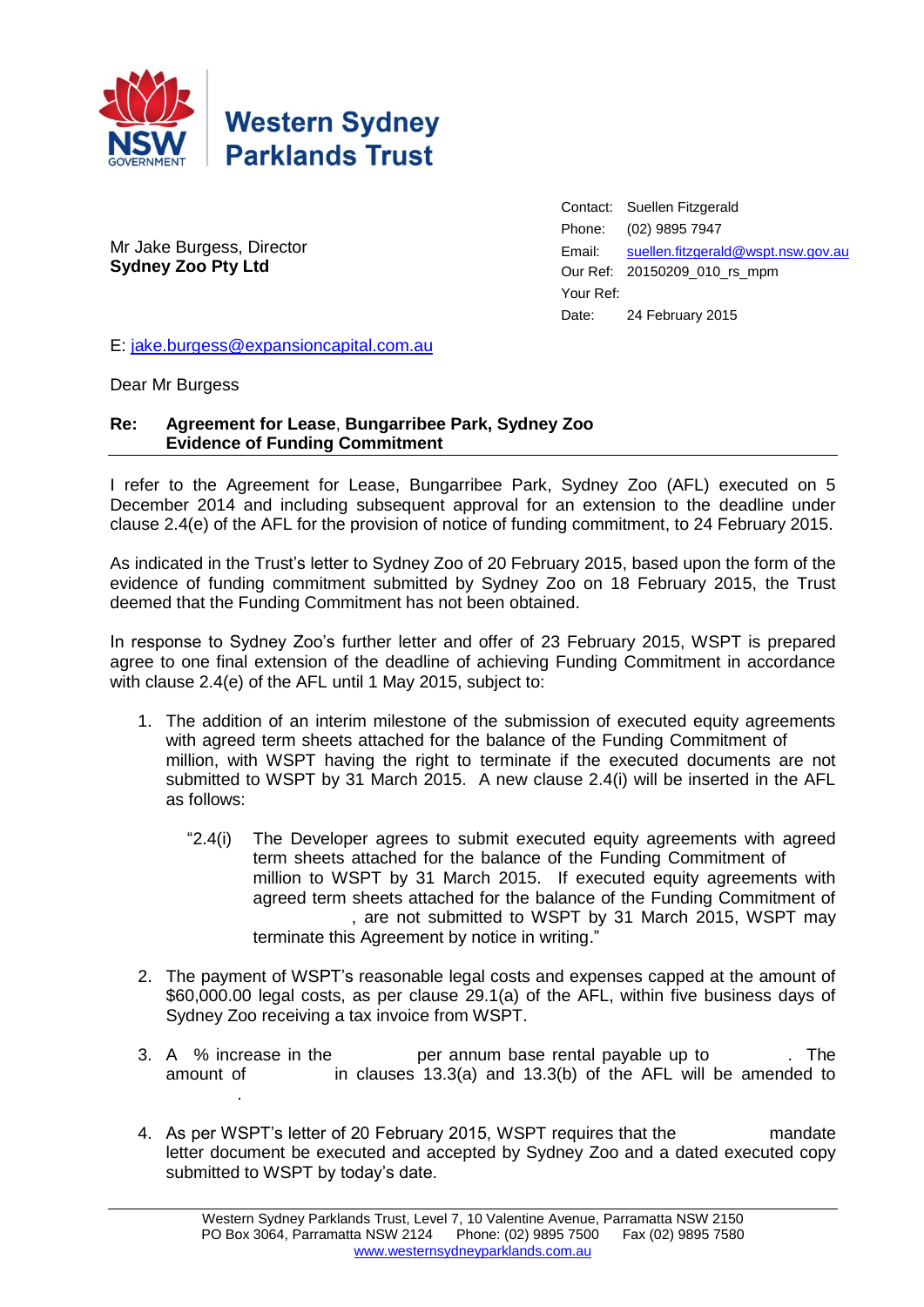- 5. As per WSPT's letter of 20 February 2015, WSPT requires execution and dating of the Equity Commitment deeds for Figure 2 and Alamended as follows:
	- $\bullet$  Deletion of clause 5(b).
	- Deletion of 'and to satisfactory conclusion of the documents described in clause 3(b)' from clause 1.

and dated executed copies submitted to WSPT by today's date.

6. In response to Sydney Zoo's offer to compress the Works Program Dates, the dates in Item 4 and the Sunset Dates in Item 5 of the Reference Schedule be amended as follows:

| Event                             | <b>Months from Effective Date</b> |
|-----------------------------------|-----------------------------------|
| Due Diligence Exclusivity         | Amend '3 months' to '2 months'    |
| <b>DGRs Lodgement</b>             | Amend '4 months' to '3 months'    |
| Development Application Lodgement | Amend '8 months' to '6 months'    |
| Development Consent               | Amend '13 months' to '11 months'  |

Item 4. Works Program Dates

## Item 5. Sunset Dates

| Event                             | <b>Months from Effective Date</b> |
|-----------------------------------|-----------------------------------|
| Due Diligence Exclusivity         | Amend '3 months' to '2 months'    |
| <b>DGRs Lodgement</b>             | Amend '4 months' to '3 months'    |
| Development Application Lodgement | Amend '13 months' to '11 months'  |
| <b>Development Consent</b>        | Amend '18 months' to '16 months'  |

- 7. Subject to Sydney Zoo's acceptance of the above conditions and amendments and subject to WSPT obtaining the consent of the Minister, WSPT offers to also amend the AFL as follows:
	- Clause 2.3(b) Amend '81 days' to '147 days'
	- Clause 2.4(e) Amend '81 days' to '147 days'
	- Clause 2.4(g) Amend '82<sup>nd</sup> day' to '148<sup>th</sup> day'